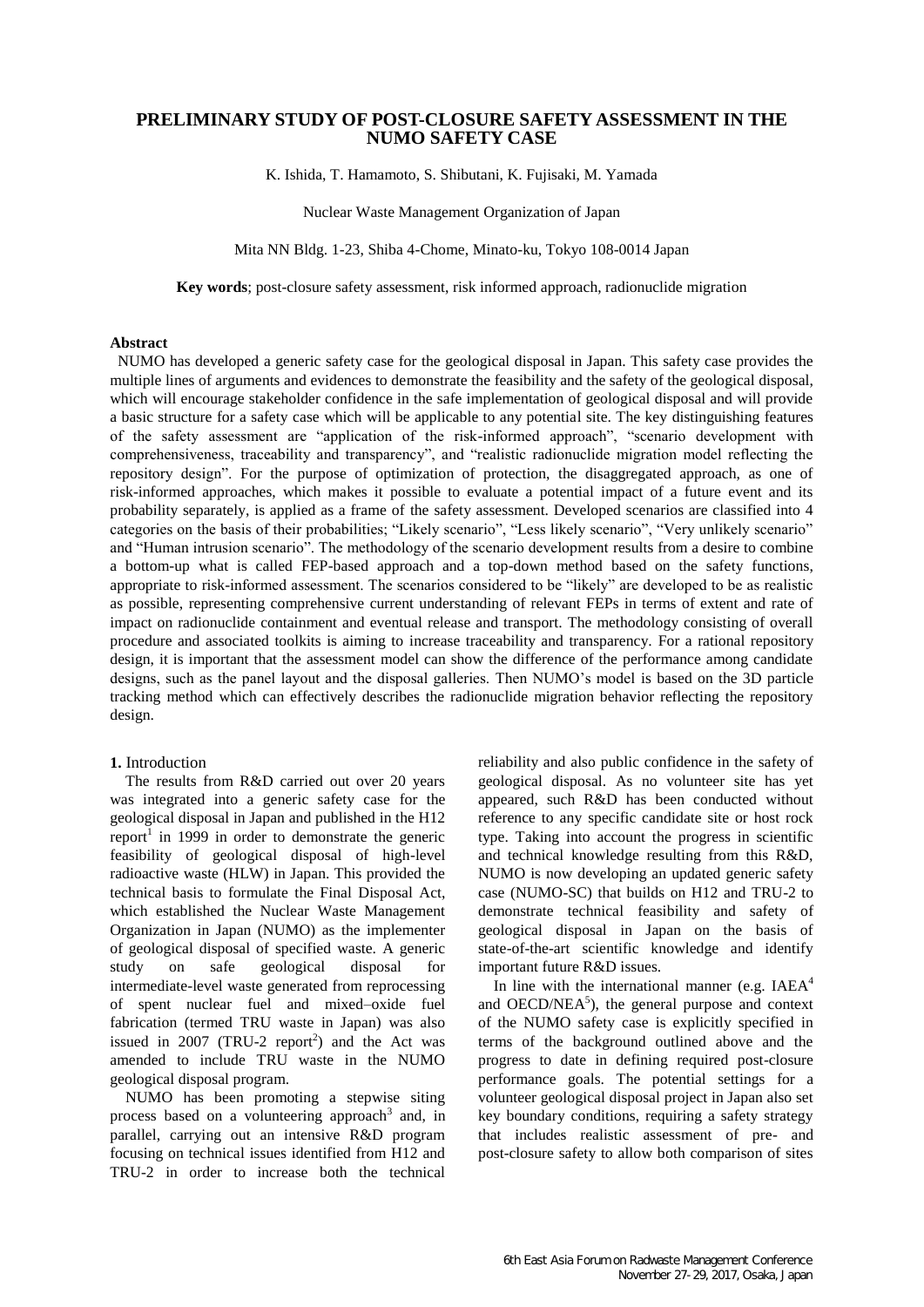and also possible repository concepts that could be tailored to them<sup>6,7,8</sup>.

The geological environments of a range of potential candidate sites are represented as site descriptive models (SDMs), which have been developed as realistically as possible based on recent progress in geosciences and site characterization technology<sup>7</sup>. Appropriate repository concepts are then developed by tailoring them to such siting environments on the basis of a comprehensive set of Design Factors, as described in Goto et al<sup>8</sup>.

This paper focuses on the approach and methodology for scenario development and radionuclide migration modelling in the NUMO-SC.

# **2. Risk informed approach**

Safety regulations for geological disposal have yet to be formulated in Japan. Safety criteria and other relevant requirements for safety assessment have therefore been assumed based on international standards.

Although it is impossible to precisely predict the future, estimates of doses and/or risks over very long time periods can be derived for bounding future evolution scenarios within a performance assessment and compared with appropriate criteria to support the post-closure safety. Referring to international standards and guidelines, it has been recommended that the likelihood of such scenarios should be determined (qualitatively and/or quantitatively) and incorporated into the assessment by either an aggregated or disaggregated approach<sup>4,9</sup>. These recommendations have already been reflected in safety regulations in some countries (e.g. Germany<sup>10</sup>, the UK<sup>11</sup> and Sweden<sup>12, 13</sup>).

Referring to "the Commission considers that although a similar level of protection can be achieved by these two approaches, more information may be obtained to reach risk-informed decisions from separate consideration of the probability of occurrence of a particular situation giving rise to a dose, and the resulting dose." in ICRP Pub.122<sup>9</sup>, which recommends the regulatory framework of the geological disposal, the disaggregated approach is applied to the safety assessment of NUMO-SC.

To define scenario categories and target doses for geological disposal, the following assumptions were made:

- The depth for geological disposal largely mitigates the effects of natural processes and human activities relevant to near surface and sub-surface disposal;
- Perturbing natural events (extreme events) which could cause significant degradation on the safety functions of repository system should be effectively excluded by the stepwise siting process;

The residual probability of extreme events that cannot be precluded by siting is regarded as very low, even over the long-term.

The scenario categories and target doses are defined as follows:

- "likely scenario": 10 μSv/y
- "less-likely scenario": 300 μSv/y
- "very unlikely scenario": 20 100 mSv for the first year, 1 -20 mSv/y after the first year.
- "human intrusion scenario": 20 100 mSv for the first year, 1 -20 mSv/y after the first year.

#### **3. Scenario development methodology**

In the late nineties, scenario development was often described as a bottom-up  $process<sup>14</sup>$ , whereby scenarios were developed in essence from FEP databases. Nowadays, it is recognized that, in practice, the approaches actually adopted are better described as top-down or "hybrid", taking as their starting-point an integrated (top-down) understanding of the system under consideration, including uncertainties in the initial state<sup>5</sup>. A bottom-up element remains to the extent that FEP databases or FEP catalogues are still used, but the focus is generally on checking completeness, which occurs parallel to the main assessment process. Based on this perspective, NUMO has developed a hybrid methodology, combining top-down (approach using safety functions) and bottom-up (FEP-based approach)



Figure 1 Overview of scenario development

The evolution of safety functions and the interaction between them is developed based on the system understanding which is closely linked to the site and the design. It is described with "storyboard" in NUMO-SC to understand the evolution of the geological disposal system. The safety functions have the role of identifying the key safety-relevant processes/phenomena.

In addition, in parallel with the top-down approach, a comprehensive and NUMO FEP catalogue is derived from referencing generic FEP lists provided by OECD/NEA<sup>15</sup>, taking account of other FEP activities such as Japan Atomic Energy Agency FEPs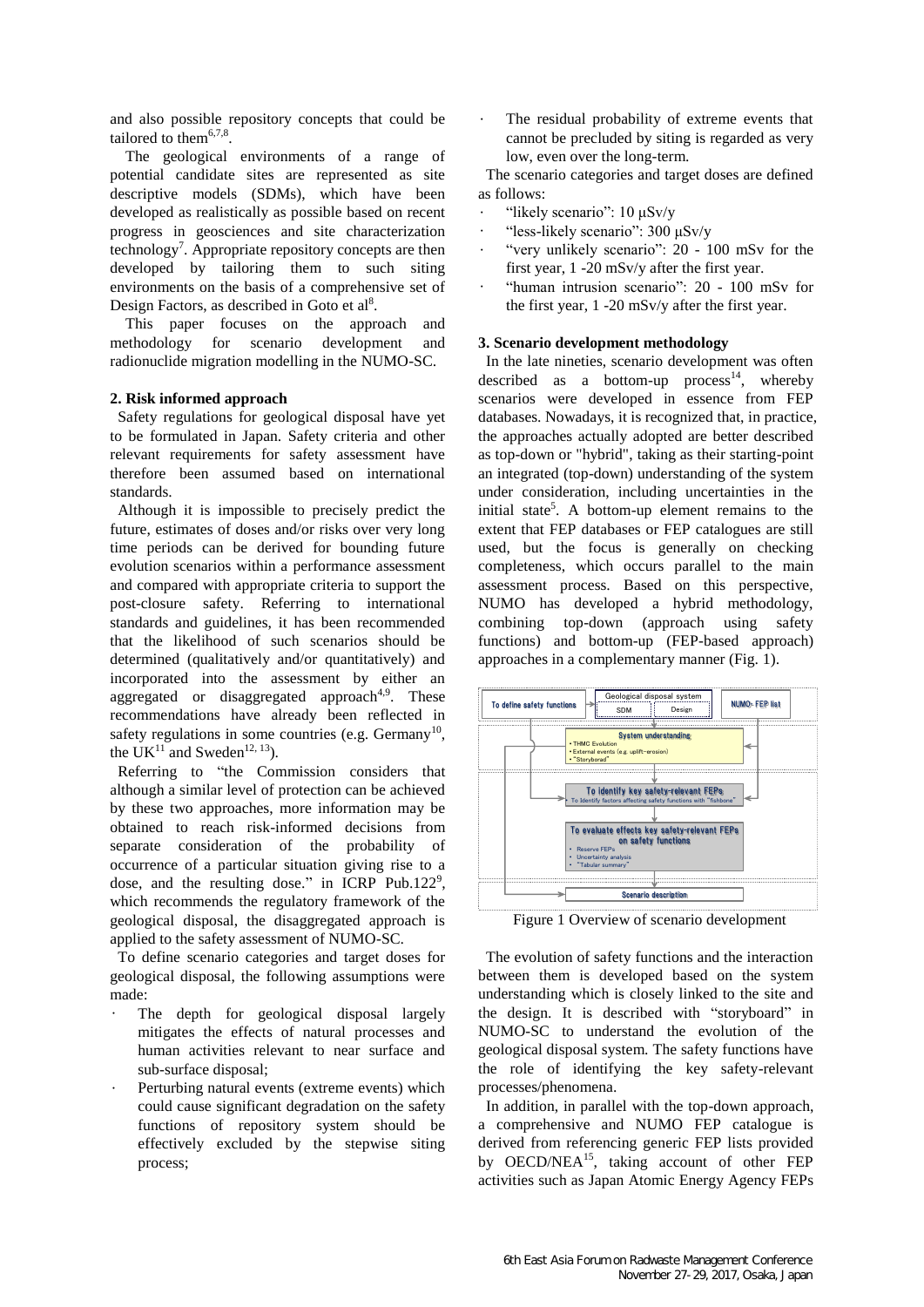$(JAEA<sup>16, 17</sup>)$  and geological disposal repository in the NUMO-SC.

The relationship between the safety functions and key relevant FEPs which could perturb such properties of the safety functions can be presented thought "state variable", which defines the state of the safety function on "fishbone diagram" (Fig. 2). As a result, FEPs that need to be considered can explicitly be selected for classifying and checking completeness of scenarios and extracting the key safety-relevant uncertainties.



Figure 2 Structure of fishbone diagram

Each fishbone diagram is associated with a summary of knowledge-base consisting of descriptions of phenomenological understanding of the FEPs that could drive system evolution and uncertainties together with handling them through the scenario analysis. An example for a part of buffered safety function ("Retardation of nuclide migration by sorption") is shown in Table 1 which is called "tabular summary". The uncertainty and probability of scenarios are also discussed in the analysis to classify scenarios into defined categories based on the best current understanding of the FEPs and uncertainties summarized as in Table 1. The likely scenario consists of most probable evolutions of safety functions, leading to be realistic.

In addition to the hybrid approach which ensures the completeness and comprehensiveness, the recording materials, such as fishbone diagram and tabular summary, make it possible to ensure traceability and transparency.

| State variable | Reference<br>FEP                                        | Knowledge about the effects                                                                                                                                                                                                                                                                                                                       | Uncertainties to be considered                                                                                                                                                                                                                                                                                                                                                                                                                                                                                                            | Definition of handling through the<br>scenario analysis                                                                                                                                                     |
|----------------|---------------------------------------------------------|---------------------------------------------------------------------------------------------------------------------------------------------------------------------------------------------------------------------------------------------------------------------------------------------------------------------------------------------------|-------------------------------------------------------------------------------------------------------------------------------------------------------------------------------------------------------------------------------------------------------------------------------------------------------------------------------------------------------------------------------------------------------------------------------------------------------------------------------------------------------------------------------------------|-------------------------------------------------------------------------------------------------------------------------------------------------------------------------------------------------------------|
| Mineralization | pH condition<br>(repository)                            | When the pH rises, secondary<br>minerals such as iron hydroxide<br>and CSH gel increase.<br>The pH and secondary minerals<br>react commutatively.                                                                                                                                                                                                 | • Although there is an uncertainty in the change of<br>mineral composition, it is shown by the analysis that<br>the gap clogging by the secondary mineral localizes<br>the affected area to the boundary.<br>. It is shown by the analysis that, even if the gap<br>clogging is not caused, the change of most buffer<br>materials requires 10 thousand years or more.                                                                                                                                                                    | For the likely and less-likely<br>scenarios, parameters are set in<br>consideration of the impact<br>variation range.                                                                                       |
|                | Redox<br>condition<br>(repository)                      | Under the oxidizing atmosphere<br>reducing agents such as pyrite<br>oxidizes and the mineral<br>composition changes.                                                                                                                                                                                                                              | . It is shown by the analysis that migration of the<br>oxidation-reduction front by the alpha radiolysis is<br>suppressed by the reaction with the reducing agent,<br>such as pyrite in the buffer material.<br>. The time of migration is limited after the overpack<br>opening even if the occurrence is assumed.                                                                                                                                                                                                                       | The change of redox condition<br>resulting from the waste body<br>radiation and the oxidizing<br>groundwater penetration from the<br>outside are not dealt with by the<br>likely and less-likely scenarios. |
|                | perturbing<br>species'<br>concentration<br>(repository) | For the co-disposal, the high pH<br>plume originated from the TRU<br>disposal facility reaches to likely<br>cause a deterioration by<br>dissolution or secondary-mineral<br>precipitation.<br>(Refer to FEP sheet "3.2.4.1-H<br>pH condition (repository)")                                                                                       | The impact can be disregarded by sufficient<br>separation of the HLW and TRU facilities in the case<br>of co-disposal.                                                                                                                                                                                                                                                                                                                                                                                                                    | It is not dealt with by the likely and<br>less-likely scenarios.                                                                                                                                            |
|                | corrosion<br>(repository)                               | The Fe ion produced by<br>receptacle corrosion causes<br>phenomena, such as ion<br>exchange of the bentonite,<br>dissolution of the montmorillonite<br>and secondary-mineral<br>precipitation, to change the<br>mineral composition. But, the<br>composition change is localized<br>by clogging of the gap between<br>the bentonite and overpack. | . The analysis shows that the gap clogging at the<br>iron-bentonite boundary limits the affecting area<br>and that the change from the initial mineral<br>composition in the region of most buffer materials is<br>small.<br>. The time when the possibility of a tychopotamic loss<br>due to the buffer-material change by the iron impact<br>cannot be denied thoroughly is after tens of<br>thousands years (based on the quantitative ratio of<br>the iron cumulative supply by the receptacle<br>corrosion and the buffer material). | For the likely and less-likely<br>scenarios, parameters are set in<br>consideration of the impact<br>variation range.                                                                                       |

# **4.** R**ealistic radionuclide migration modeling reflecting the repository**

It has been assumed to be important for dose calculation that groundwater is media for radionuclide migration because of its relatively higher probability. Therefore, its assessment, which is required more realistically than any other, is focused on in this report.

## **4.1. Approach of safety assessment**

Taking account of both geometry and size of components of the geological repository, the migration regions from the waste to biosphere are divided into 4 regions; near-field scale, repository scale, regional scale and biosphere (Fig. 3). The smaller scale is provided boundary conditions from the larger scale and gives calculated radionuclide flux at its boundary to the larger. In case of regional scale and biosphere, their boundary conditions are based on nationwide information in Japan.

As the near-field scale targeting more safety functions than others requires more realistic assessment, it is focused on in this report.

### **4.2. Radionuclide migration model**

NUMO has developed a three-dimensional "PARTRIDGE" (Particle tracking in deep geological environment) $^{18}$  that allows random-walk simulation of nuclide transport in a spatially-heterogeneous flow field. This is intended to evaluate differences among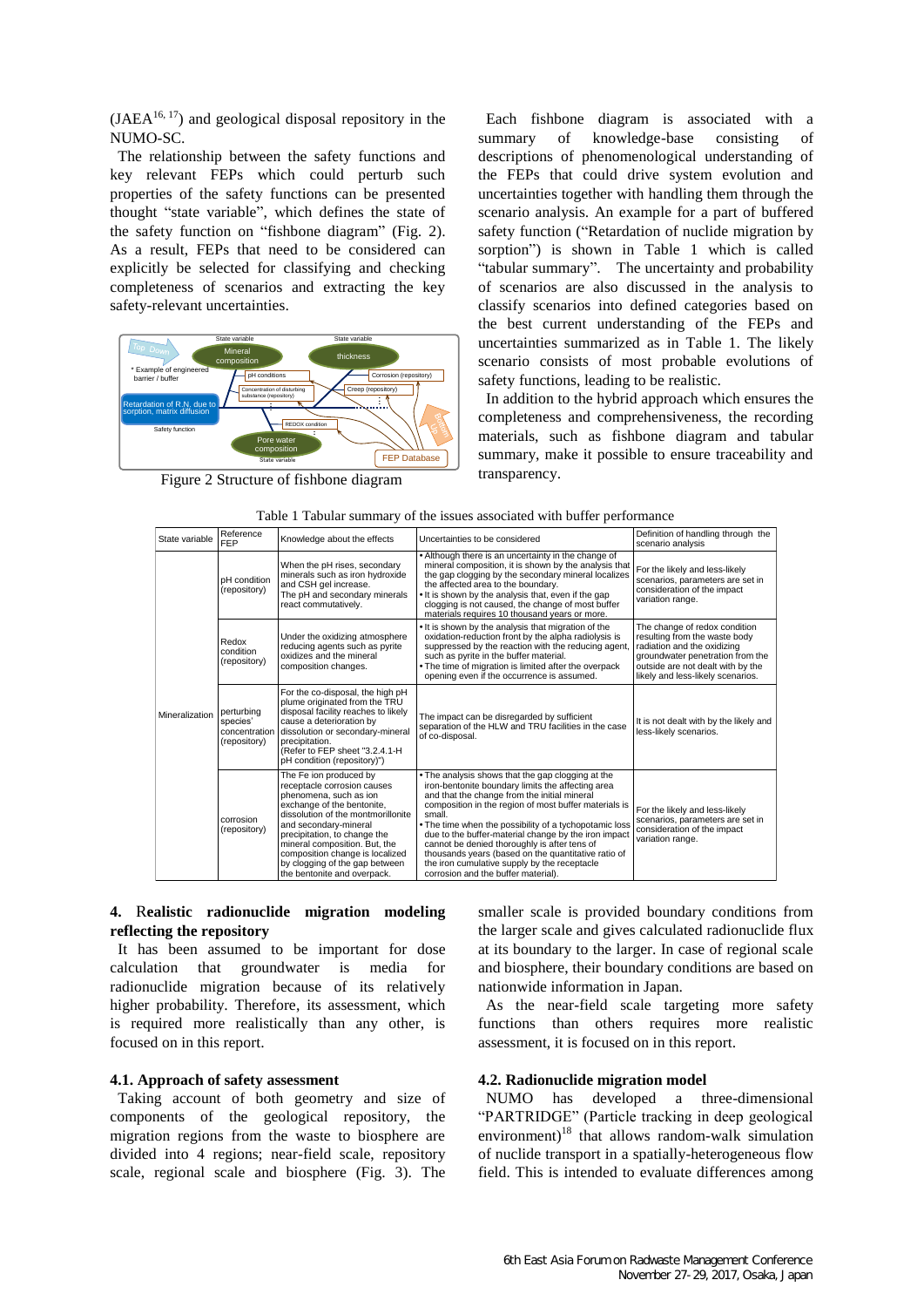repository design options and host rock characteristics.

PARTRIDGE consists of a groundwater flow module and a mass transport module. The groundwater flow module can deal with a deterministically-defined high permeability zone such as a fault, a statistical discrete fracture network and also engineered structures, including access tunnels and the EBS (Fig. 4). These are expressed as an equivalent heterogeneous hydraulic conductivity tensor, using the Crack Tensor method and numerically solved by using FEMWATER code<sup>18.</sup> The Darcy velocity obtained from FEMWATER is distributed among the fractures and rock matrix (in case of hard rock, flow in the matrix is assumed to be zero). Thereafter, the pore velocity in fractures is evaluated and used in the nuclide transport analysis.

Based on the groundwater flow analysis, 3-D mass transport from the individual waste packages is analyzed by the random-walk method considering advection, dispersion and matrix diffusion in the mass transport analysis module. Transport of nuclides is simulated by an instantaneous pulse source of particles (Fig. 4).

PARTRIDGE is a powerful tool to realistically describe the radionuclide migration behavior. However, it is unsuitable for a large number of radionuclide migration calculations at present, because the calculation cost is too huge and improvements are required to handle chemical reactions and radioactive decay.

Therefore, 1D multi-channel migration model is adopted for dose calculations as well as H12 and TRU-2. However, unlike fracture features observed at the bore hole surface were directly used for developing channels in those previous reports, fracture connectivity and geometries of artificial components are reflected on model using 3D particle tracking with non-sorbing particle as follows;

- Calculation of particle flux  $(\phi_{3D}(t))$  at 100 m downstream from the gallery
- Approximation of  $\phi_{3D}(t)$  by transmissibility coefficient  $(T_{NFi}(t))$  and weighting factor  $W_i$  of each channel the channels of the host rock.



Figure 3 Relationship between 4 regions



Figure 4 Framework of development of migration modeling

## **4.2. Migration parameter value setting**

 Several reactive transport analyses and thermal conductivity analyses have been conducted at the scenario development stage to understand the system evolutions, such as bentonite alteration, concrete structure alteration and thermal environment change around the wastes (Fig.5). "Solubilities", "*Kd*s" and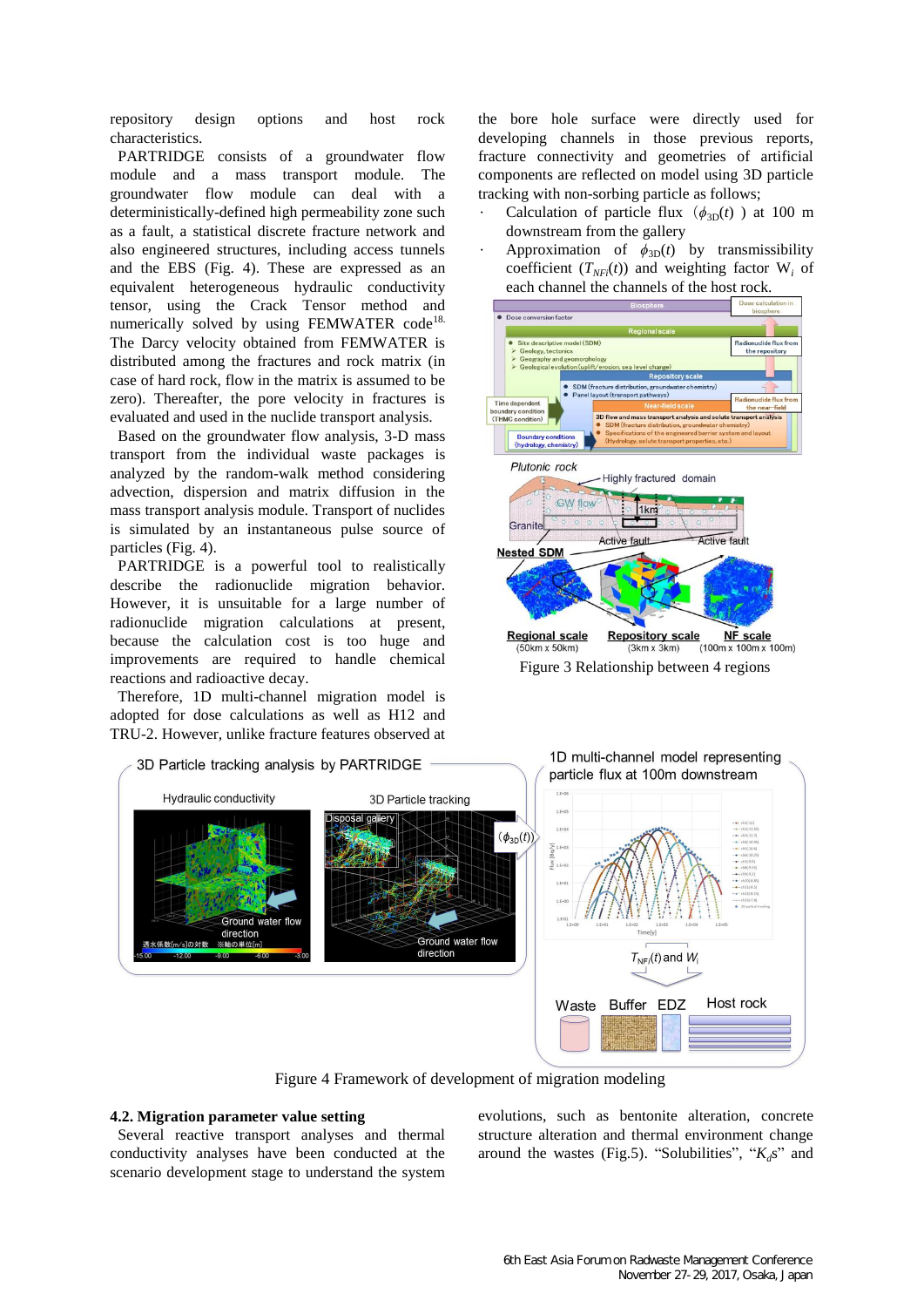" $D_e$ s", are defined also using results from those analyses.

"Solubilities" are derived from pore water chemistry in HLW buffer and TRU mortar infilling material from thermodynamic calculations. To define the pore water of the HLW system, ion exchange reaction of montmorillonite, acid-base reactions of hydroxyl groups on montmorillonite surface, dissolution and precipitation reaction of accompanying minerals and reactions of iron corrosion products are taken into account. The Na-bentonite will persist for a long time on the basis of mass balance arguments, leading to chemical condition of the pore water can be defined as constant through the assessment time. In contrast, in the TRU system, the chemical condition is defined to evolve from Region I to Region II as alkali components are leached from the filler (mortar).



Figure 5 Bentonite alteration due to iron-bentonite interaction.

Assuming thermodynamic equilibrium and solubility established by pure solid phases, the solubility of relevant elements can be calculated. Important uncertainties associated with such solubilities include lack of empirical data of thermal effects and kinetics. For thermal effects, solublities using data-set at 25°C are adopted at thermal conditions (30°C or 45°C) at each repository depth because almost thermodynamic data have empirically been obtained at the room temperature (25°C) and the difference between 25°C and 45°C can be assumed not to be significant<sup>19</sup>. For kinetics, solubilities are conservatively assessed assuming control by amorphous phases for many elements in the likely scenario; in real life these would gradually age to more crystalline forms with associated reduction in solubility.

" $K_d$ s" for bentonite are defined by approximation of results from diffusion experiment using of compacted bentonite by the modified Fickian approach because batch experiments can't realistically describe the radionuclide sorption behavior in the compacted bentonite. While "*Kd*s" for host rocks are logarithmic mean values of data around the groundwater conditions in JAEA-SDB(Sorption Database)<sup>20</sup>. Uncertainty relevant to thermal condition is expected to be significant because of reasons similar to "solubilities".

"D<sub>e</sub>s" of nuclides measured in the buffer vary depend on their electric charge and the bentonite density. The charge of each element is set based on the dominant chemical species obtained as a result of thermodynamic equilibrium calculation with the pore water. Neutral ion, cationic ion and anionic ion have been reported to be dependent on the ionic strength and montmorillonite density<sup>21</sup>." $D_e$ " for host rock has also been reported to depend on electric charged states of elements and porosity of host rock. "*De*s" for specified conditions are derived from empirical equations based on measured data in the JAEA-DDB (Diffusion Database)<sup>22</sup>. Since " $D_e$ " is well known to have temperature dependency, correction is made according to the expected temperature at each repository depth (30°C or 45°C).

## **5. Reference**

- 1. JAPAN NUCLEAR CYCLE DEVELOPMENT INSTITUTE (JNC), "Second Progress Report on Research and Development for the Geological Disposal of HLW in Japan - H12: Project to Establish the Scientific and Technical Basis for the HLW Disposal in Japan", JNC TN1410 2000-001, (2000).
- 2. JAPAN ATOMIC ENERGY AGENCY AND THE FEDERATION OF ELECTRIC POWER COMPANIES OF JAPAN, "Second Progress Report on Research and Development for TRU Waste Disposal in Japan, Second Progress